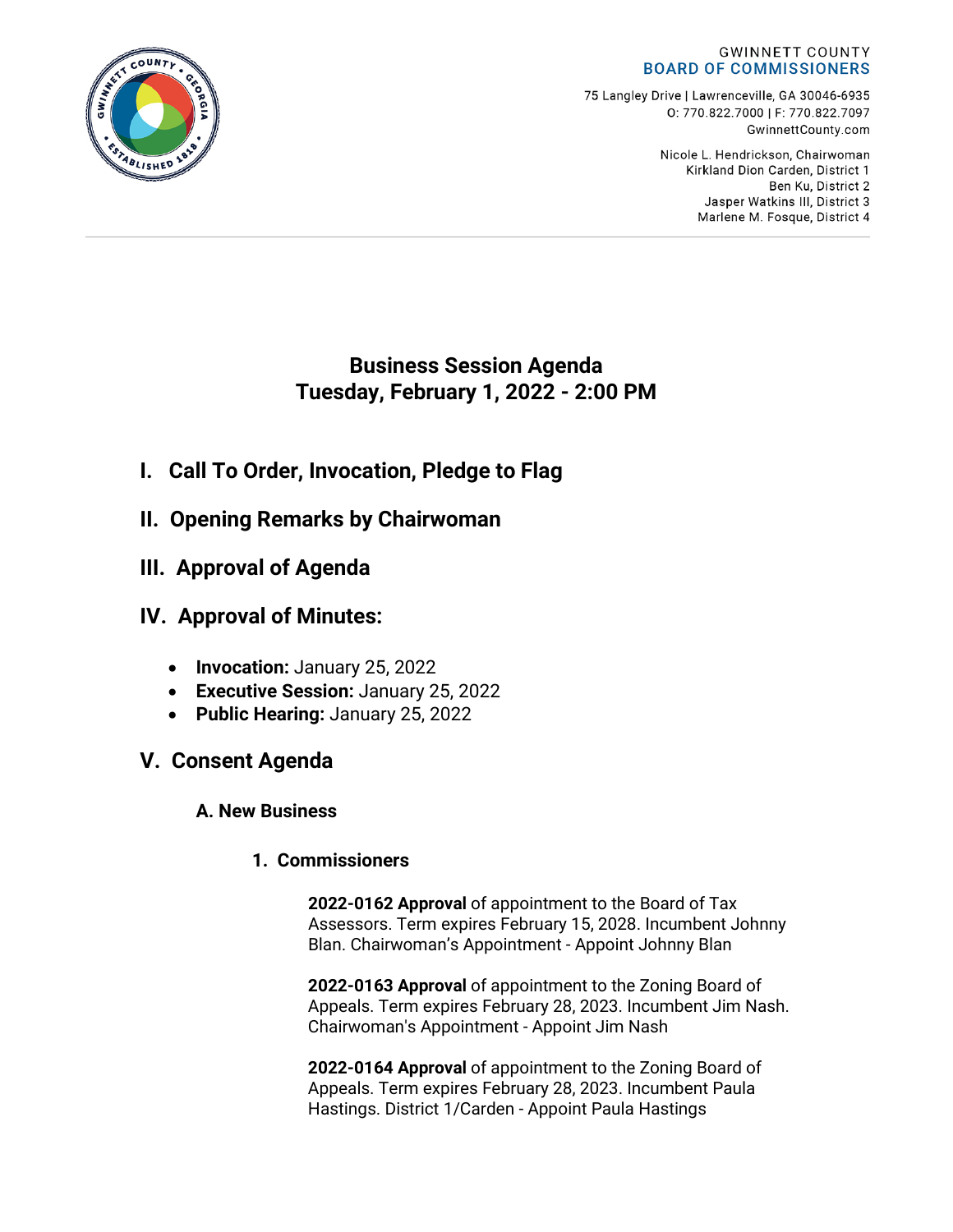### **V. Consent Agenda**

#### **A. New Business**

#### **1. Commissioners**

**2022-0165 Approval** of appointment to the Zoning Board of Appeals. Term expires February 28, 2023. Incumbent Jason Graham. District 2/Ku - Appoint Jason Graham

**2022-0166 Approval** of appointment to the Zoning Board of Appeals. Term expires February 28, 2023. Incumbent Jeff Timler. District 3/Watkins - Appoint Jeff Timler

**2022-0167 Approval** of appointment to the Zoning Board of Appeals. Term expires February 28, 2023. Incumbent Matt Peevy. District 4/Fosque - Appoint Matt Peevy

**2022-0168 Approval** to accept the resignation of Greg Beadles, Non-Residential Developer Representative, from the Development Advisory Committee. Member serves at the pleasure of the Board of Commissioners.

#### **2. Multiple Departments**

**2022-0037 Approval** to renew BL013-21, door and door frame repairs and replacements on an annual contract (March 16, 2022 through March 15, 2023), Departments of Community Services and Water Resources, with Security Resources dba Door Resources, Inc., base bid \$120,000.00. (Staff Recommendation: Approval)

**2022-0063 Approval** to renew BL007-19, purchase only and purchase and installation of sod and sprigs on an annual contract (March 27, 2022 through March 26, 2023), Departments of Community Services, Transportation and Water Resources, with Arthur A. Jones & Associates dba Buck Jones Nursery; Benson Construction Company, Inc.; Kirkpatricks Turf & Landscape Management, LLC; and Tifton Sod, Inc. dba Tifton Turf, base bid \$282,000.00. (Staff Recommendation: Approval)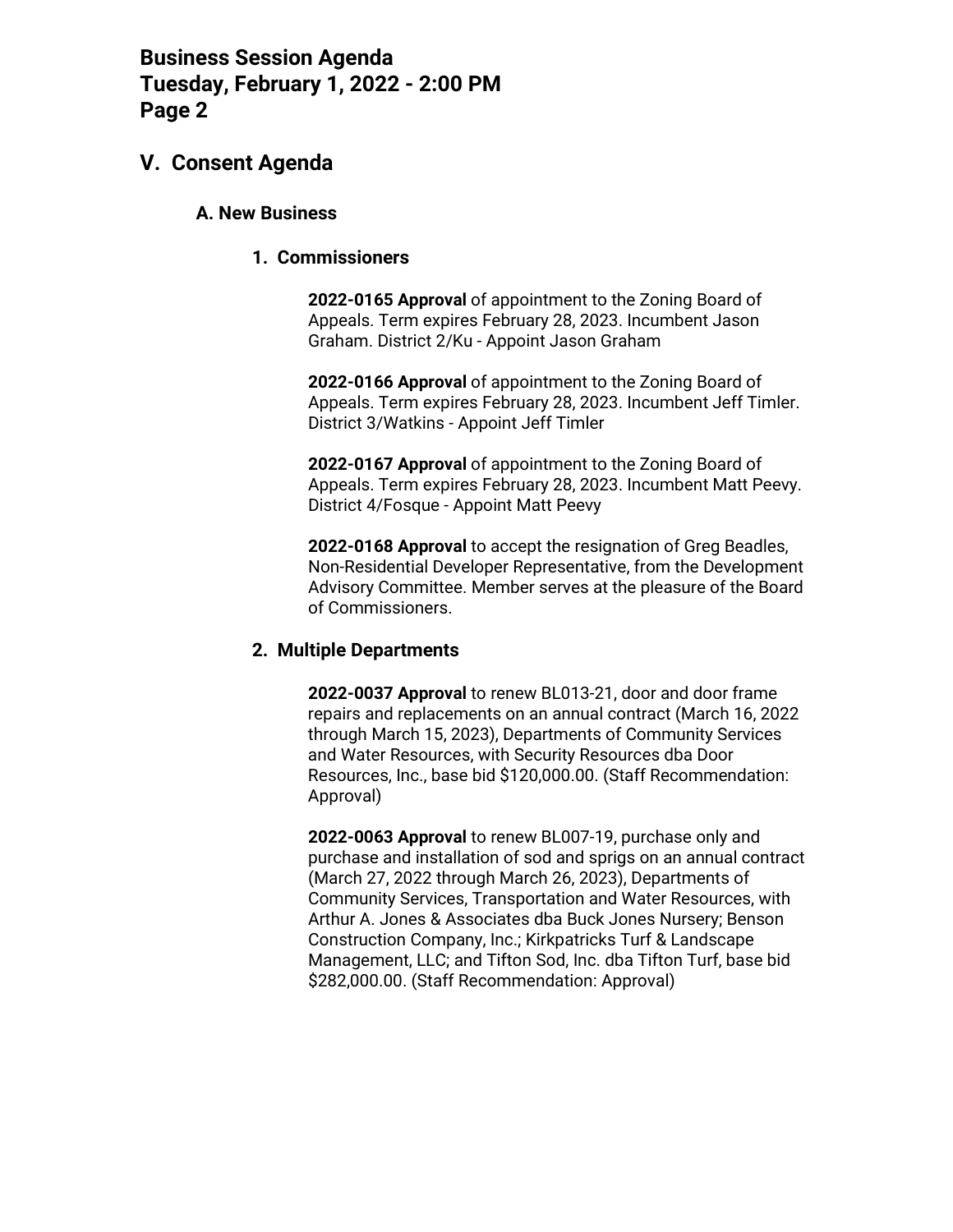### **V. Consent Agenda**

#### **A. New Business**

#### **3. Community Services/Tina Fleming**

**2022-0075 Approval** to renew BL008-19, repair and maintenance of aquatic dehumidification systems on an annual contract (April 16, 2022 through April 15, 2023), with Southeastern Heating and Air, Inc., base bid \$300,000.00. (Staff Recommendation: Approval)

**2022-0082 Approval** to renew BL041-20, provision of commercial moving services on an annual contract (April 22, 2022 through April 21, 2023), with Suddath Relocation Systems of Atlanta, Inc., base bid \$157,720.00. (Staff Recommendation: Approval)

**2022-0100 Approval/authorization** for the Chairwoman to execute a contract with Gwinnett County Department of Family and Children Services in the amount of \$660,638.00 for the period of January 1, 2022 through December 31, 2022. Subject to approval as to form by the Law Department. (Staff Recommendation: Approval)

**2022-0158 Approval/authorization** for the Chairwoman to execute a contract with View Point Health, in the amount of \$1,043,341.00 for the period of January 1, 2022 through December 31, 2022. Subject to approval as to form by the Law Department. (Staff Recommendation: Approval )

**2022-0159 Approval/authorization** for the Chairwoman to execute a contract with Gwinnett Coalition for Health and Human Services, in the amount of \$235,088.00 for the period of January 1, 2022 through December 31, 2022. Subject to approval as to form by the Law Department. (Staff Recommendation: Approval)

**2022-0160 Approval/authorization** for the Chairwoman to execute a contract with United Way of Greater Atlanta d/b/a HomeFirst Gwinnett, in the amount of \$600,000.00 for the period of January 1, 2022 through December 31, 2022. Subject to approval as to form by the Law Department. (Staff Recommendation: Approval)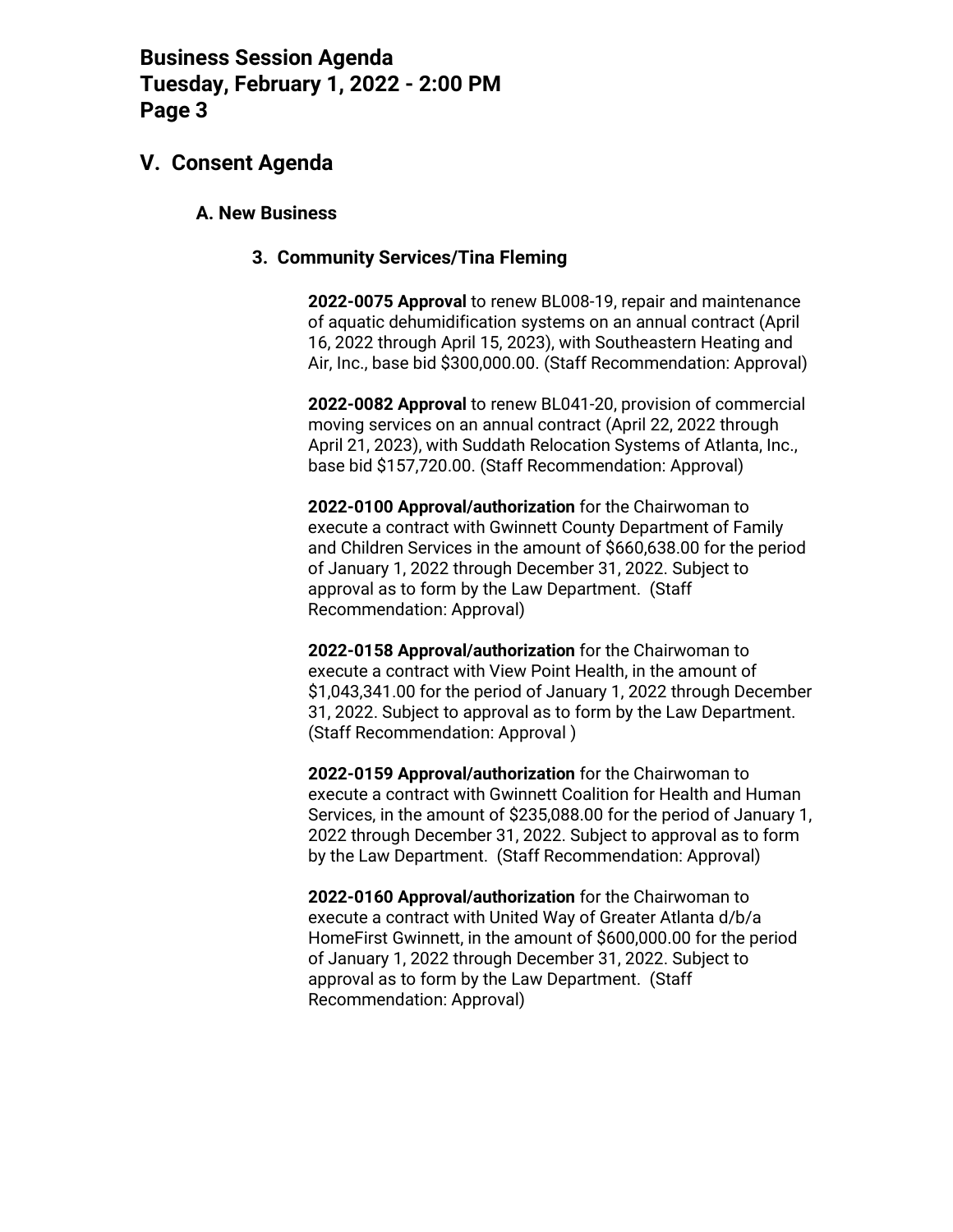### **V. Consent Agenda**

#### **A. New Business**

#### **3. Community Services/Tina Fleming**

**2022-0161 Approval/authorization** for the Chairwoman to execute a contract with Mosaic Georgia Inc., in the amount of \$496,500.00 for the period of January 1, 2022 through December 31, 2022. Subject to approval as to form by the Law Department. (Staff Recommendation: Approval)

**2022-0192 Approval/authorization** for the Chairwoman to execute a contract with Gwinnett County Board of Health d/b/a Gwinnett County Health Department, in the amount of \$2,074,641.00 for the period of January 1, 2022 through December 31, 2022. Subject to approval as to form by the Law Department. (Staff Recommendation: Approval)

#### **4. Financial Services/Buffy Alexzulian**

**2022-0080 Award RP008-21**, printing and mailing of various tax forms on an annual contract (February 8, 2022 through February 7, 2023), to Diversified Companies, LLC, base amount \$191,332.75. Contract to follow award. Subject to approval as to form by the Law Department. (Staff Recommendation: Award)

**2022-0157 Approval** of tax digest corrections, including changes to the digest, additions, deletions, and errors discovered during the billing and collection process of the Tax Assessors and Tax Commissioner's Office. Adjustments amount to an increase of assessed value in the amount of \$20,972,300.00, a decrease in assessed value of \$10,392,150.00 for a net increase of \$10,580,150.00 for tax years 2016 through 2021. (Staff Recommendation: Approval) (Board of Assessors Approved on January 5, 2022, Vote 5-0)

#### **5. Fire Services/Russell S. Knick**

**2022-0081 Approval** to renew BL129-18, purchase of leather structural firefighter boots on an annual contract (February 6, 2022 through February 5, 2023), with Bennett Fire Products Company, Inc., base bid \$100,375.00. (Staff Recommendation: Approval)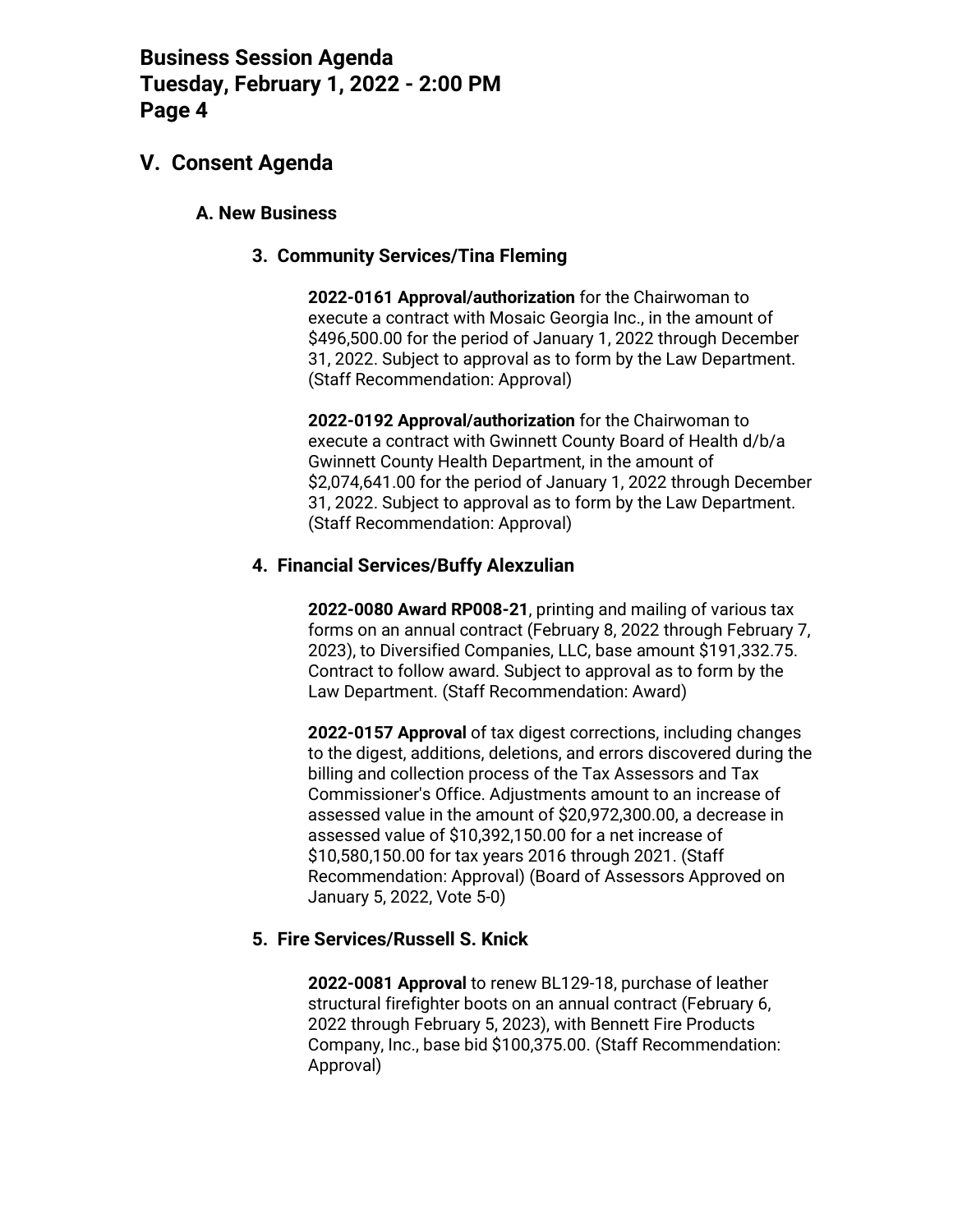## **V. Consent Agenda**

#### **A. New Business**

#### **5. Fire Services/Russell S. Knick**

**2022-0060 Approval/authorization** for the Chairwoman to execute a Memorandum of Agreement between Georgia Emergency Management Agency (GEMA) - Homeland Security Georgia Search and Rescue Team and Gwinnett County. This Agreement will provide for mutual assistance between the participating parties in managing any emergency or disaster duly declared by the governing authority of any participating party. Subject to approval as to form by the Law Department. (Staff Recommendation: Approval)

#### **6. Information Technology Services/Dorothy Parks**

**2022-0068 Approval** to renew BL001-18, on-demand installation services for voice and data wiring on an annual contract (February 20, 2022 through February 19, 2023), with Core Technologies, Inc. and Ideal Communications, Inc., base bid \$532,813.00. (Staff Recommendation: Approval)

#### **7. Law Department/Michael P. Ludwiczak**

**2022-0098 Approval/authorization** for Declaration of Taking Condemnation proceedings for the property of Roman International, LLC, U.S. Small Business Administration, and Bruce L. Jaffe, consisting of 26,121.13 square feet of fee simple right of way, 6,614.35 square feet of permanent construction easement, 669.42 square feet of permanent drainage easement, and 2,241.08 square feet of 48-month temporary driveway easement, Tax Parcel No. R6052 002, 2123 Parkwood Road, amount \$119,800.00. Subject to approval as to form by the Law Department. This project is funded by the 2017 SPLOST program.

#### **8. Planning & Development/Susan Canon**

**2022-0078 Approval** of Waiver of Time Lapse Requirement for Zoning for property located at 3075 Lawrenceville Highway. The applicant, Rich-West Properties c/o Mahaffey Pickens Tucker, LLP, requests waiver of the 12-month time lapse requirement for zoning relating to prior case, RZM2021-00009. District 4/Fosque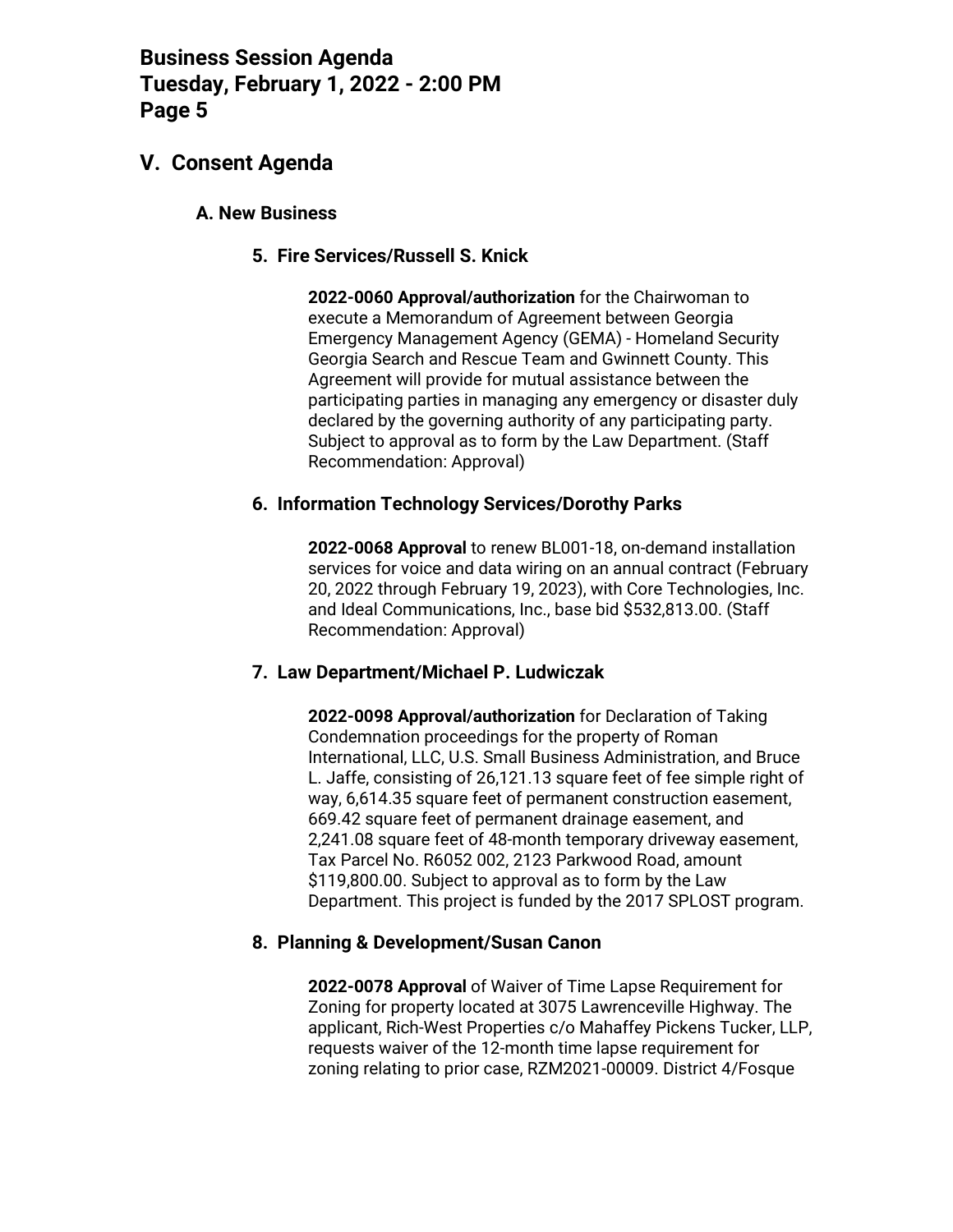### **V. Consent Agenda**

#### **A. New Business**

#### **9. Police Services/James D. McClure**

**2022-0039 Approval** to accept a donation of nine (9) new LOF Streetfighter K9 vests valued at \$10,800.00 from the Georgia Police K9 Foundation. This donation will be used by the Gwinnett County Police Department's Special Operations Section, K9 Unit. This donation will outfit the entire unit and replace soon expiring K9 vests that are currently in use.

**2022-0061 Approval** to apply for and accept, if awarded, a grant by the Georgia Emergency Management and Homeland Security Agency (GEMA/HS), in the amount of \$50,000.00. Funds will be used to procure emergency management supplies in accordance with the Federal Emergency Management Agency (FEMA) authorized equipment list and professional services. A County match of \$50,000.00 is required and will be covered through inkind personnel salaries. Approval/Authorization for the Chairwoman or designee to execute grant documents or any other necessary documents. Subject to approval as to form by the Law Department. Contract to follow award.

#### **10. Transportation/Lewis Cooksey**

**2022-0090 Award BL129-21**, Burns Road at Dickens Road intersection improvement project, to Summit Construction & Development, LLC, amount not to exceed \$1,433,788.28. Contract to follow award. Subject to approval as to form by the Law Department. This project is funded by the 2017 SPLOST Program. (Staff Recommendation: Award)

**2022-0029 Approval** to renew BL010-18, right-of-way mowing of County roads on an annual contract (March 21, 2022 through March 20, 2023), with Yellowstone Landscape SE, LLC, base bid \$835,000.00. (Staff Recommendation: Approval)

**2022-0035 Approval** to renew BL012-18, mowing and trimming of landscaped roadsides and along public sidewalks on an annual contract (March 21, 2022 through March 20, 2023), with ACS Landscape Management, Inc. for Section A, and Yellowstone Landscape SE, LLC for Section B, base bid \$1,025,000.00. (Staff Recommendation: Approval)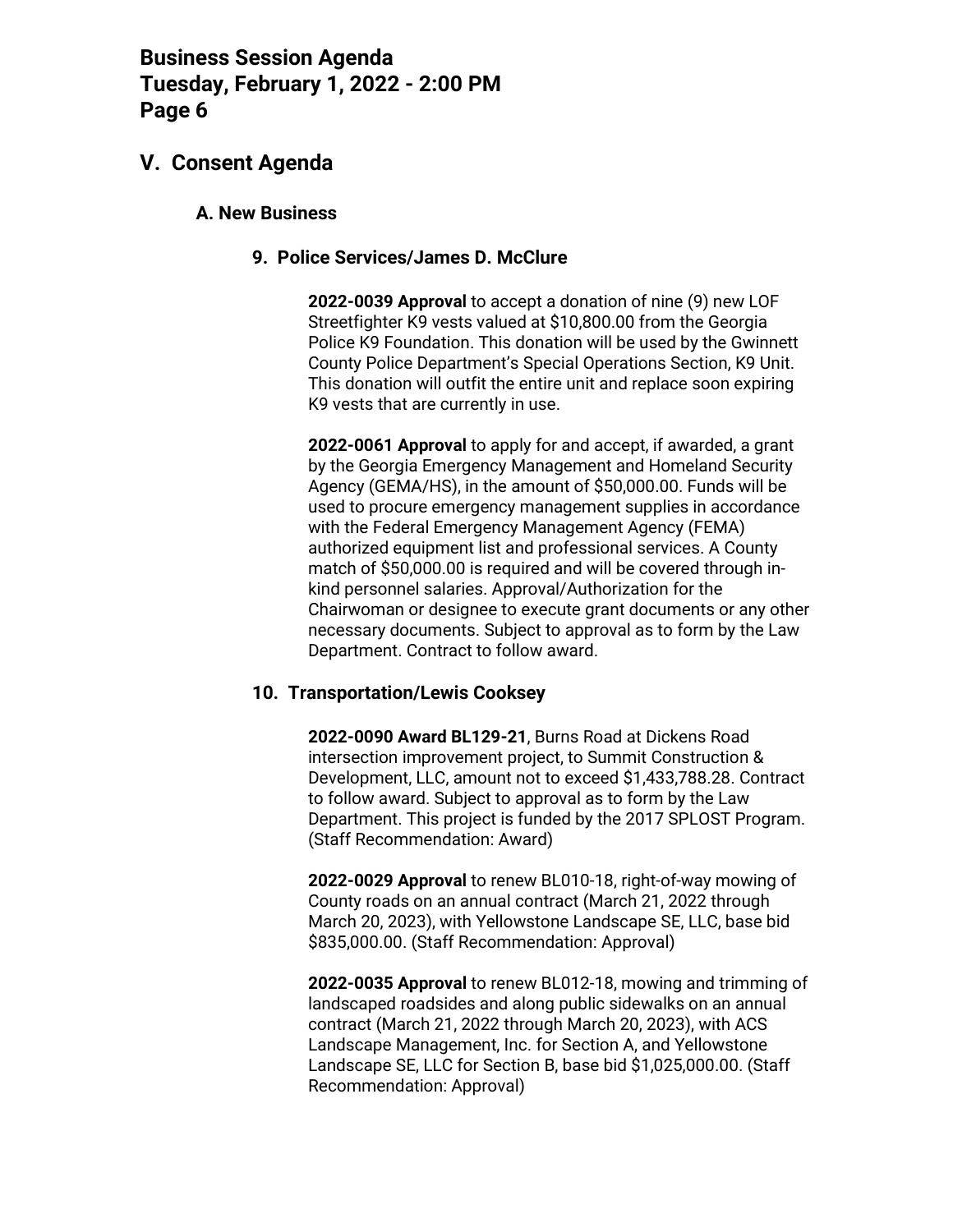## **V. Consent Agenda**

#### **A. New Business**

#### **10. Transportation/Lewis Cooksey**

**2022-0084 Approval** to renew BL131-18, purchase and installation of guardrail and fencing on an annual contract (February 16, 2022 through February 15, 2023), with Martin-Robbins Fence Company, base bid \$220,000.00. (Staff Recommendation: Approval)

**2022-0096 Approval** of incorporation of Valley Road (Sweetwater Drive to US 29/SR 8/Lawrenceville Highway) into the Gwinnett County Speed Hump Program. Total estimated cost is \$3,378.61. This project is funded by the 2014 SPLOST Program. Subject to approval as to form by the Law Department. (Staff Recommendation: Approval)

**2022-0097 Approval** of incorporation of Holman Road into the Gwinnett County Speed Hump Program. Total estimated cost is \$36,175.43. This project is funded by the 2014 SPLOST Program. Subject to approval as to form by the Law Department. (Staff Recommendation: Approval)

**2022-0101 Approval/authorization** for the Chairwoman to execute an Intergovernmental Agreement between the Georgia Department of Transportation (GDOT) and Gwinnett County for the coordination and cooperation for the GDOT's Traffic Signal Operations (SigOps) Program. Approval/authorization for the Chairwoman or designee to execute any and all related documents. Subject to approval as to form by the Law Department. (Staff Recommendation: Approval)

#### **11. Water Resources/Tyler Richards**

**2022-0036 Approval** to renew BL005-20, provision of instrumentation calibration, maintenance, repair and replacement of various equipment for the Department of Water Resources on an annual contract (March 9, 2022 through March 8, 2023), with Argus Group Holdings dba Premier Safety, base bid \$200,000.00. (Staff Recommendation: Approval)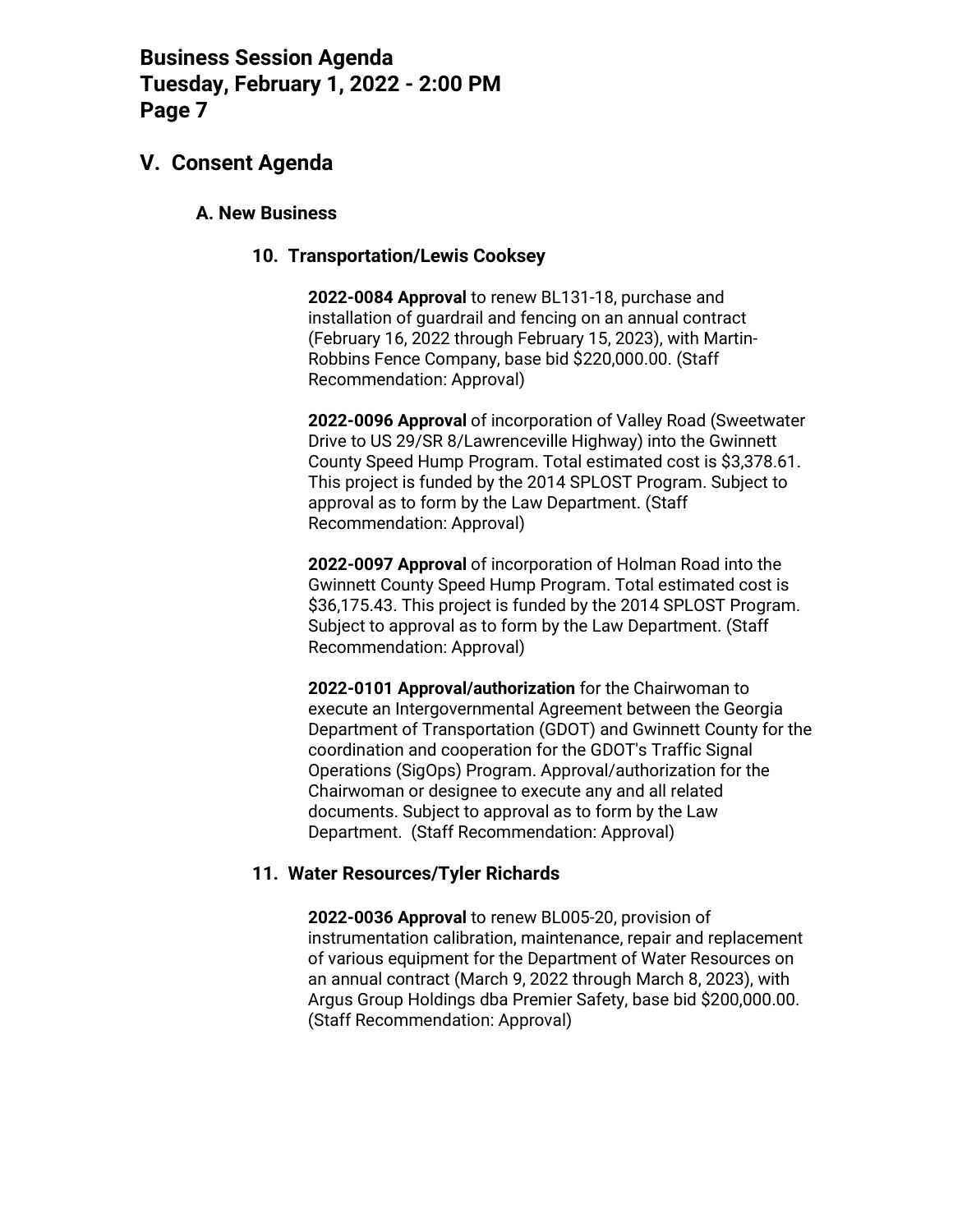## **V. Consent Agenda**

#### **A. New Business**

#### **11. Water Resources/Tyler Richards**

**2022-0062 Approval** to renew BL016-18, provision of HVAC maintenance and repair services for various Department of Water Resources locations on an annual contract (April 18, 2022 through April 17, 2023), with Capital City Mechanical Services, Inc.; Maxair, Inc.; and United Maintenance, Inc., base bid \$1,500,000.00. (Staff Recommendation: Approval) (Water and Sewerage Authority Approved on January 10, 2021, Vote 4-0.)

### **VI. Old Business**

#### **1. Commissioners**

**2021-1652** (Formerly GCID 20211519) **Approval** of appointment to the Planning Commission. Member serves a one-year term beginning January 1st of each year, and member may be removed by a majority vote of the Board of Commissioners at any time. Term expires December 31, 2022. Incumbent Kim Hartsock. District 1/Carden (Tabled on 1/04/2022)

**2021-1653** (Formerly GCID 20211527) **Approval** of appointment to the Gwinnett County Stormwater Authority Seat 5. Term expires December 31, 2025. Incumbent Randy Davis. (Tabled on 1/18/2022)

**2021-1654** (Formerly GCID 20211528) **Approval** of appointment to the Gwinnett County Stormwater Authority Seat 1. Term expires December 31, 2025. Incumbent Rich Edinger. (Tabled on 1/18/2022)